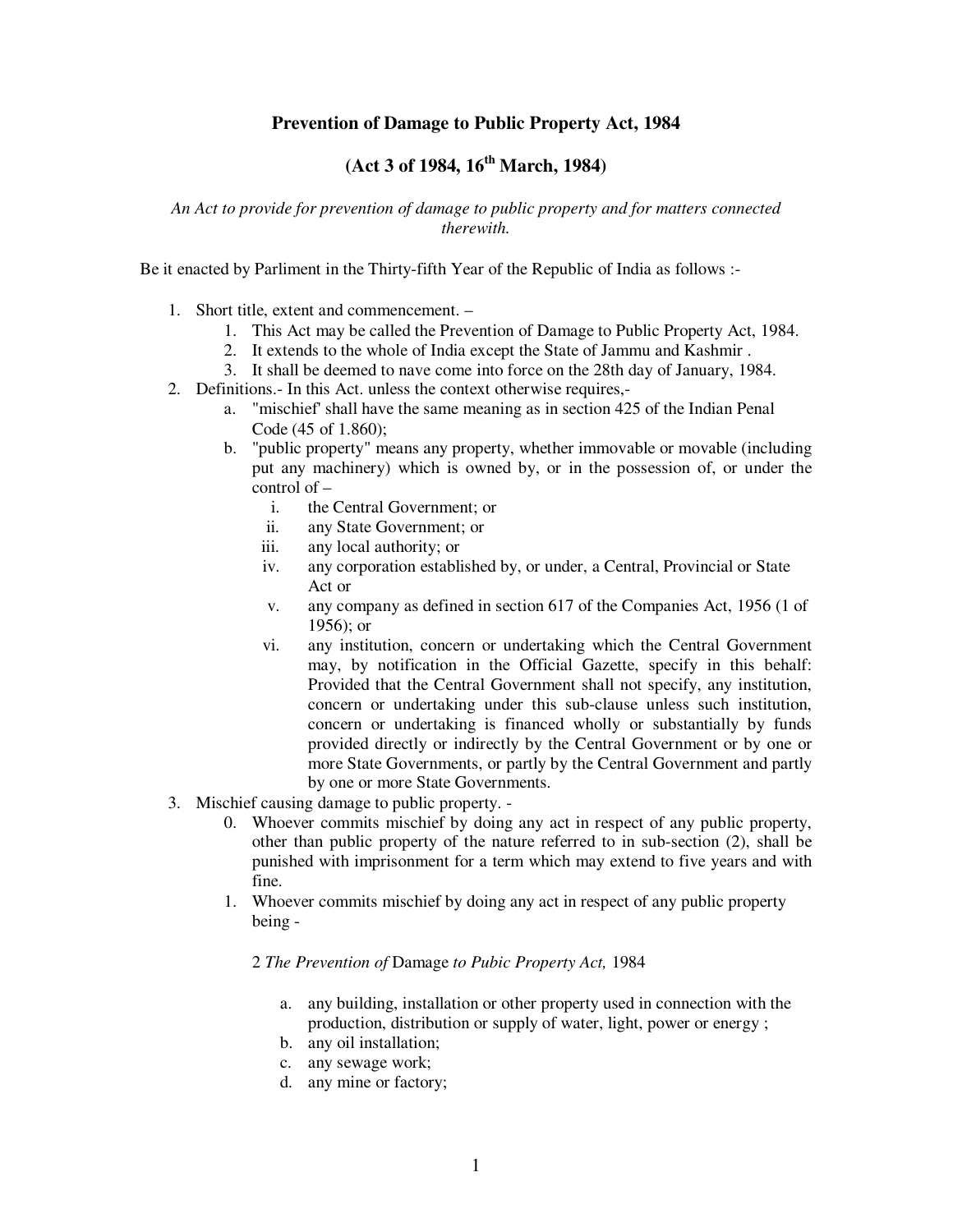e. any means of public transportation or of tele-communications, or any building, installation or other property used in connection therewith. shall be punished with rigorous imprisonment for a term which shall not be less than six months, but which may extend to five years and with fine:

Provided that the court may, for reasons to be recorded in its judgment, award a sentence of imprisonment for a term of less than six months.

#### **COMMENTS**

Commission of mischief by doing any act in respect of any public property is punishable with imprisonment upto five years and with fine.

Commission of mischief by doing any act in respect of (i) any building, installation or other property used in connection with the production, distribution or supply of water, light, power or energy; (ii) any oil installations; (iii) any sewage works; (iv) any mine or factory; (v) any means of public transportation or telecommunications, or any building or installation used in connection, therewith is punishable with rigorous imprisonment for not less than six months but which may extend to five years and with fine.

4. Mischief causing damage to public property by fire or explosive substance.-

Whoever commits an offence under sub-section (1) or sub-section (2) of section 3 by fire or explosive substance shall be punished with rigorous imprisonment for a term which shall not be less than one year, but which may extend to ten years and with fine:

Provided that the court may, for special reasons to be recorded in its judgment, award a sentence of imprisonment for a term of less than one year.

### **COMMENTS**

Commission of mischief by doing any act by fire or explosive substance is punishable with rigorous imprisonment for not less than one year but which may extend to ten years and with fine.

5. Special provisions regarding ball.-

No person accused or convicted of an offence punishable under section 3 or section 4 shall, if in custody, be released on bail or on his own bond unless the prosecution has been given an opportunity to oppose the application for such release.

6. Saving.-

The provisions of this Act shall be in addition to, and not in derogation of, the provisions of any other law for the time being in force, and nothing contained in this Act shall exempt any person from any proceeding (whether by way of investigation or otherwise) which might apart from this Act, be instituted or taken against him.